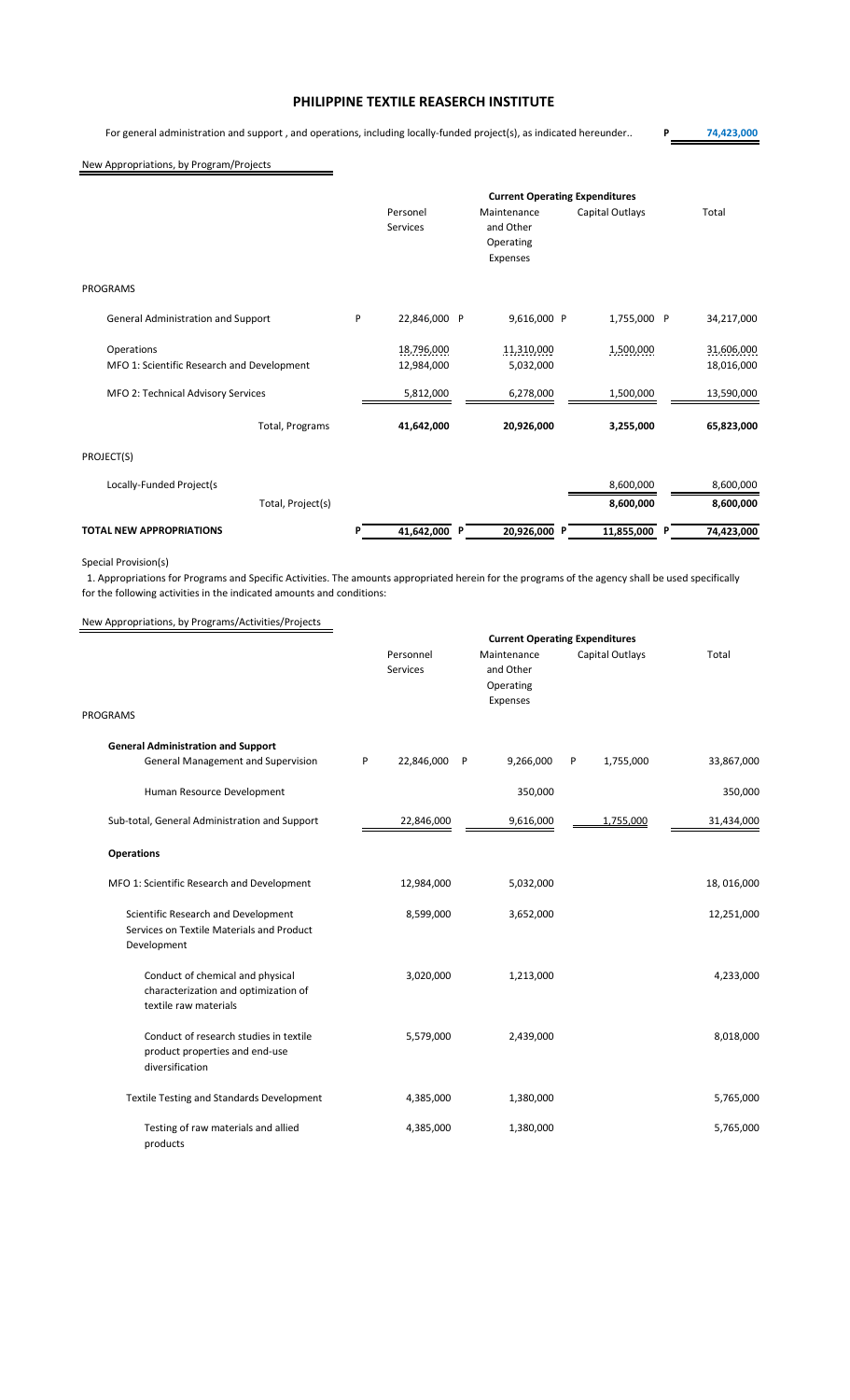| MFO 2: Technical Advisory Services                                                                                                                                                                                                                                     | 5,812,000  | 6,278,000  | 1,500,000              | 13,590,000                                              |
|------------------------------------------------------------------------------------------------------------------------------------------------------------------------------------------------------------------------------------------------------------------------|------------|------------|------------------------|---------------------------------------------------------|
| Technical advisory and extension<br>services                                                                                                                                                                                                                           | 5,812,000  | 6,278,000  | 1,500,000              | 13,590,000                                              |
| Provision of technical assistance to the<br>textile industry on textile processing<br>machinery utilization and related<br>energy conservation                                                                                                                         | 3,622,000  | 4,741,000  | 1,500,000              | 9,863,000                                               |
| Dissemination of textile information and<br>provision of documentation of services<br>to textile millers and allied industries                                                                                                                                         | 2,190,000  | 1,537,000  |                        | 3,727,000                                               |
| Sub-total, Operations                                                                                                                                                                                                                                                  | 18,796,000 | 11,310,000 | 1,500,000              | 31,606,000                                              |
| <b>TOTAL PROGRAMS AND ACTIVITIES</b>                                                                                                                                                                                                                                   | 41,642,000 | 20,926,000 | 3,255,000              | 65,823,000                                              |
| Locally-Funded Project(s)                                                                                                                                                                                                                                              |            |            |                        |                                                         |
| <b>Buildings and Other Structures</b>                                                                                                                                                                                                                                  |            |            | 8,600,000              | 8,600,000                                               |
| <b>Government Buildings</b><br>Repair and Renovation of PTRI<br>Administration and Laboratory Building,<br>Phase VI                                                                                                                                                    |            |            | 8,600,000<br>8,600,000 | 8,600,000<br>8,600,000                                  |
| Sub-total, Locally-Funded Project(s)                                                                                                                                                                                                                                   |            |            | 8,600,000              | 8,600,000                                               |
| Total Project(s)                                                                                                                                                                                                                                                       |            |            | 8,600,000              | 8,600,000                                               |
| <b>TOTAL NEW APPROPRIATIONS</b>                                                                                                                                                                                                                                        | 41,642,000 | 20,926,000 | 11,855,000             | 74,423,000                                              |
| <b>Current Operating Expenditures</b><br><b>Personal Services</b><br>Civilian Personnel                                                                                                                                                                                |            |            |                        |                                                         |
| <b>Permanent Positions</b>                                                                                                                                                                                                                                             |            |            |                        |                                                         |
| <b>Basic Salary</b>                                                                                                                                                                                                                                                    |            |            |                        | $\frac{21,825}{2}$                                      |
| <b>Total Permanent Positions</b>                                                                                                                                                                                                                                       |            |            |                        | $\frac{21,825}{2}$                                      |
|                                                                                                                                                                                                                                                                        |            |            |                        |                                                         |
| Other Compensation Common to All<br>Personnel Economic Relief Allowance<br><b>Representation Allowance</b><br><b>Transportation Allowance</b><br>Clothing and Uniform Allowance<br>Year End Bonus<br>Cash Gift<br>Step Increment<br>Productivity Enhancement Incentive |            |            |                        | 1,872<br>288<br>288<br>390<br>1,818<br>390<br>59<br>390 |
| Total Other Compensation Common to ALL                                                                                                                                                                                                                                 |            |            |                        | 5,495                                                   |
| Other Compensation for Specific Groups<br>Magna Carta for Science & Technology Personnel                                                                                                                                                                               |            |            |                        | 13,909                                                  |
| Total Other Compensation for Specific Groups<br><b>Other Benefits</b>                                                                                                                                                                                                  |            |            |                        | 13,909                                                  |
| <b>PAG-IBIG Contributions</b>                                                                                                                                                                                                                                          |            |            |                        |                                                         |
| <b>PhilHealth Contributions</b>                                                                                                                                                                                                                                        |            |            |                        | 227                                                     |
| <b>Employees Compensation Insurance Premium</b>                                                                                                                                                                                                                        |            |            |                        | 93                                                      |
| <b>Total Other Benefits</b><br><b>Total Personnel Services</b>                                                                                                                                                                                                         |            |            |                        | 413<br>41,642                                           |
|                                                                                                                                                                                                                                                                        |            |            |                        |                                                         |

Maintenance and Other Operating Expenses